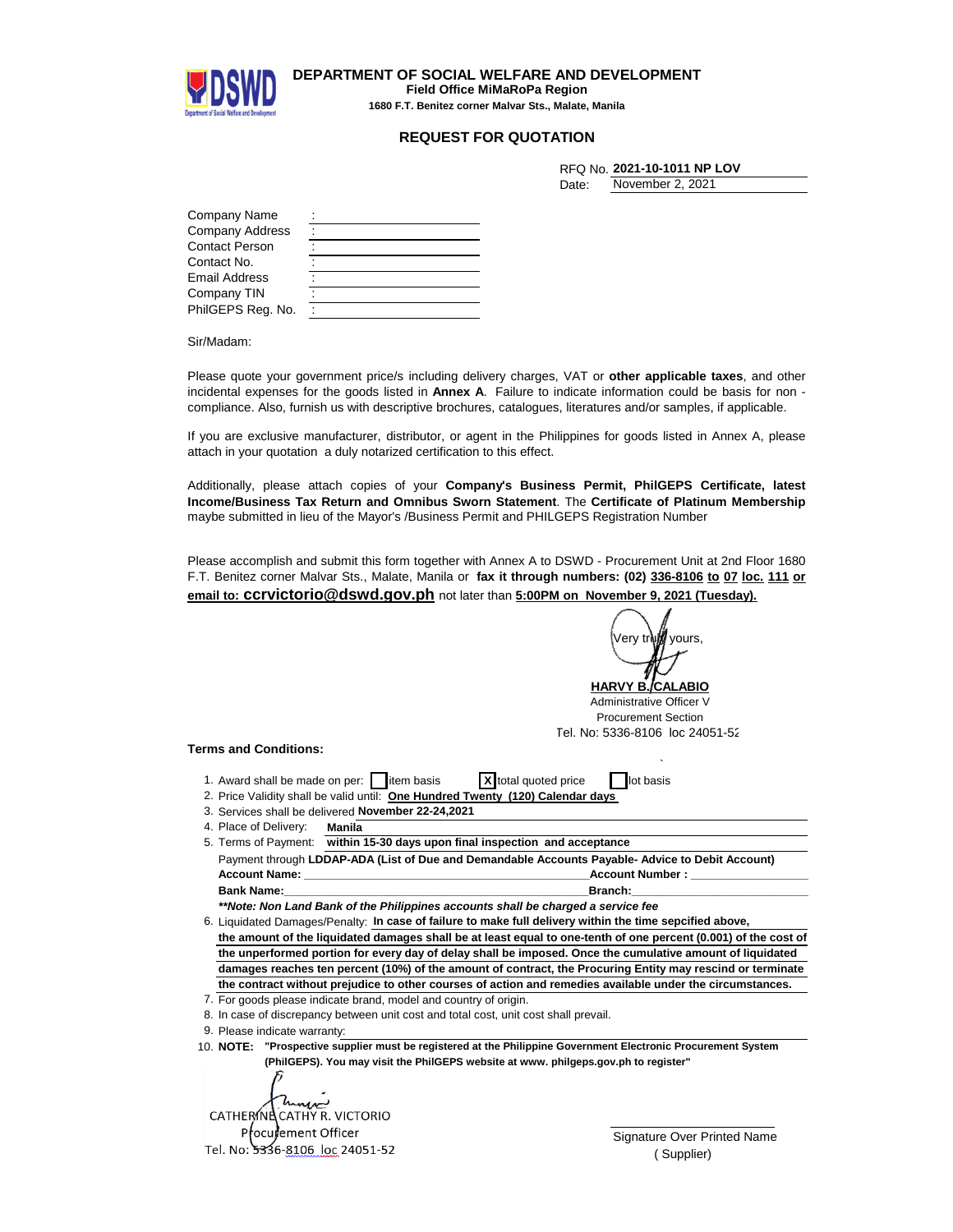

**DEPARTMENT OF SOCIAL WELFARE AND DEVELOPMENT Field Office MiMaRoPa Region**

**1680 F.T. Benitez corner Malvar Sts., Malate, Manila**

**Note:** 2021-10-1011 NP LOV **"Prospective supplier must be registered at the Philippine Government Electronic Procurement System (PhilGEPS). You may visit the PhilGEPS website at www.philgeps.gov.ph to register"** 

**Date:** (should be filled by suppliers) **MOP:** LOV **RFQ No.**

| Company Name           |  |
|------------------------|--|
| <b>Company Address</b> |  |
| <b>Contact Person</b>  |  |
| Contact No.            |  |
| Email Address          |  |
| Company TIN            |  |
| PhilGEPS Reg. No.      |  |

| Item<br>No. | Qty. | Unit | <b>Purchaser's Specifications</b>                            | <b>Bidder's Specifications</b>                 | <b>Unit Cost</b> | <b>Total Cost</b> |
|-------------|------|------|--------------------------------------------------------------|------------------------------------------------|------------------|-------------------|
|             |      |      | Food to be served should have vegetables and fruits and      |                                                |                  |                   |
|             |      |      | can adjust for Muslim and non pork eaters                    |                                                |                  |                   |
|             |      |      | Free use of facilities and amenities (if applicable)         |                                                |                  |                   |
|             |      |      | NOTE: Hotel/Restaurants/Resorts should not be offering       |                                                |                  |                   |
|             |      |      | short term lodging associated with motel and should not      |                                                |                  |                   |
|             |      |      | be situated beside or across gambling establishment          |                                                |                  |                   |
|             |      |      | shops, night clubs, funeral parlors, mortuaries and other    |                                                |                  |                   |
|             |      |      | similar like                                                 |                                                |                  |                   |
|             |      |      | ***nothing follows***                                        |                                                |                  |                   |
|             |      |      | <b>Rating Factor</b>                                         |                                                |                  |                   |
|             |      |      | I. Availability - 5%                                         |                                                |                  |                   |
|             |      |      | II. Location and Site Condition                              |                                                |                  |                   |
|             |      |      | a. Accessibility - 5%                                        |                                                |                  |                   |
|             |      |      | b. Parking space - 5%                                        |                                                |                  |                   |
|             |      |      | c. Security - 5%                                             |                                                |                  |                   |
|             |      |      | III. Neighborhood Data                                       |                                                |                  |                   |
|             |      |      | a. Sanitation and Health Condition - 10%                     |                                                |                  |                   |
|             |      |      | b. Near Hospita, Police and Fire Station/ Establishment - 5% |                                                |                  |                   |
|             |      |      | IV. Functionality and Venue                                  |                                                |                  |                   |
|             |      |      | a. Structural Conditione - 10%                               |                                                |                  |                   |
|             |      |      | b. Spacious and Airconditioned Function room and             |                                                |                  |                   |
|             |      |      | c. Lighting and Ventilation - 5%                             |                                                |                  |                   |
|             |      |      | d. Catering Service (with Halal Menu) - 10%                  |                                                |                  |                   |
|             |      |      | e. Clear Sound System - 5%                                   |                                                |                  |                   |
|             |      |      | f. Adequate and Safe Facilities such Elevator, Fire          |                                                |                  |                   |
|             |      |      | exits, Escapes, and Equipments - 10%                         |                                                |                  |                   |
|             |      |      | g. Maintenance and Attractiveness - 10%                      |                                                |                  |                   |
|             |      |      | h. Amenities and Facilities - 5%                             |                                                |                  |                   |
|             |      |      | Passing Rate: 85%                                            |                                                |                  |                   |
|             |      |      | ***page 2 of 2***                                            | Note: Please specify brand/                    |                  |                   |
|             |      |      |                                                              | model/ origin Please fill up                   |                  |                   |
|             |      |      |                                                              | the space for Bidder's<br><b>Specification</b> |                  |                   |
|             |      |      |                                                              |                                                |                  |                   |
|             |      |      |                                                              | 'Failure<br>indicate<br>to                     |                  |                   |
|             |      |      |                                                              | information could be basis                     |                  |                   |
|             |      |      | Approved Budget Cost: Php 60,000.00                          | for non-compliance."                           |                  |                   |

**PURPOSE:** Regional Program Implementation Review on alternetive Parental Care Program; Strengthening Partnership Amodst the Pandemic

**PR No.:** 2021-10-1011 NP LOV

**IMPORTANT: The winning bidder MUST SIGN the original copy of Purchase Order (P.O.) at DSWD FO MIMAROPA Region, Procurement Unit within three (3) days from the date advance copy was served thru fax.**

**FAILURE to show up and sign the original P.O. means the bidder is not interested and will be ground for suspension or blacklisting in DSWD's future biddings.**

me **CATHERINE CATHY R. VICTORIO Procurement Officer (Signature over printed name)**

**VAT**

**Non-VAT**

**Supplier**